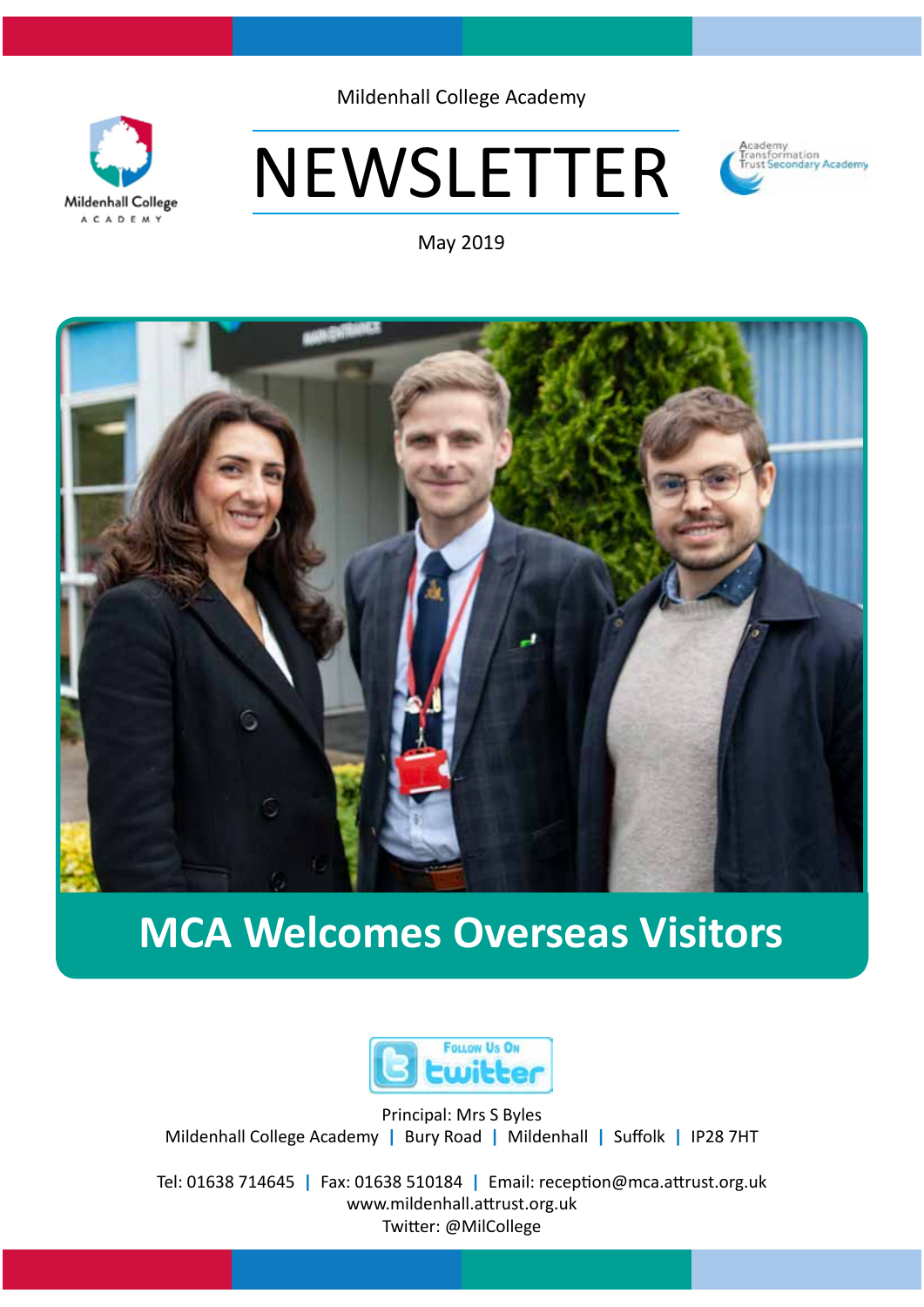# **Dates For Your Diary**

| <b>Students Return</b>                                                      | Monday 3rd June 2019     |
|-----------------------------------------------------------------------------|--------------------------|
| Year 12 Mock Exams - For Two Weeks                                          | Monday 3rd June -        |
|                                                                             | Friday 14th June 2019    |
| Bake Off Competition 3:30 p.m. - 5:00 p.m.                                  | Wednesday 3rd June 2019  |
| Y7 Parents' Eve - Q Population 5:00 p.m. - 8.00 p.m. Thursday 6th June 2019 |                          |
| Y7 Parents' Eve - X Population 5:00 p.m - 8:00 p.m. Thursday 13th June 2019 |                          |
| Year 11 Celebration Event                                                   | Friday 14th June 2019    |
| <b>Sixth Form UCAS Exhibition</b>                                           | Monday 17th June 2019    |
| Year 9 Meningitis Vaccinations                                              | Thursday 20th June 2019  |
| Sixth Form Visit to University of Essex                                     | Thursday 20th June 2019  |
| Year 10 Geography Fieldwork                                                 | Friday 21st June 2019    |
| Year 7-10 Exams - For Two Weeks                                             | Monday 24th June -       |
|                                                                             | Friday 5th July 2019     |
| Year 12 Health & Social Care Trip                                           | Wednesday 26th June 2019 |
| Sixth Form Art Exhibition                                                   | Thursday 27th June 2019  |
| Year 12 Trip to University Library                                          | Friday 28th June 2019    |
| Year 13 Midsummer Ball                                                      | Friday 28th June 2019    |
| Year 12 Work Experience Week                                                | W/C Monday 1st July 2019 |
| Sixth Form Induction Day                                                    | Tuesday 2nd July 2019    |

<u>the</u>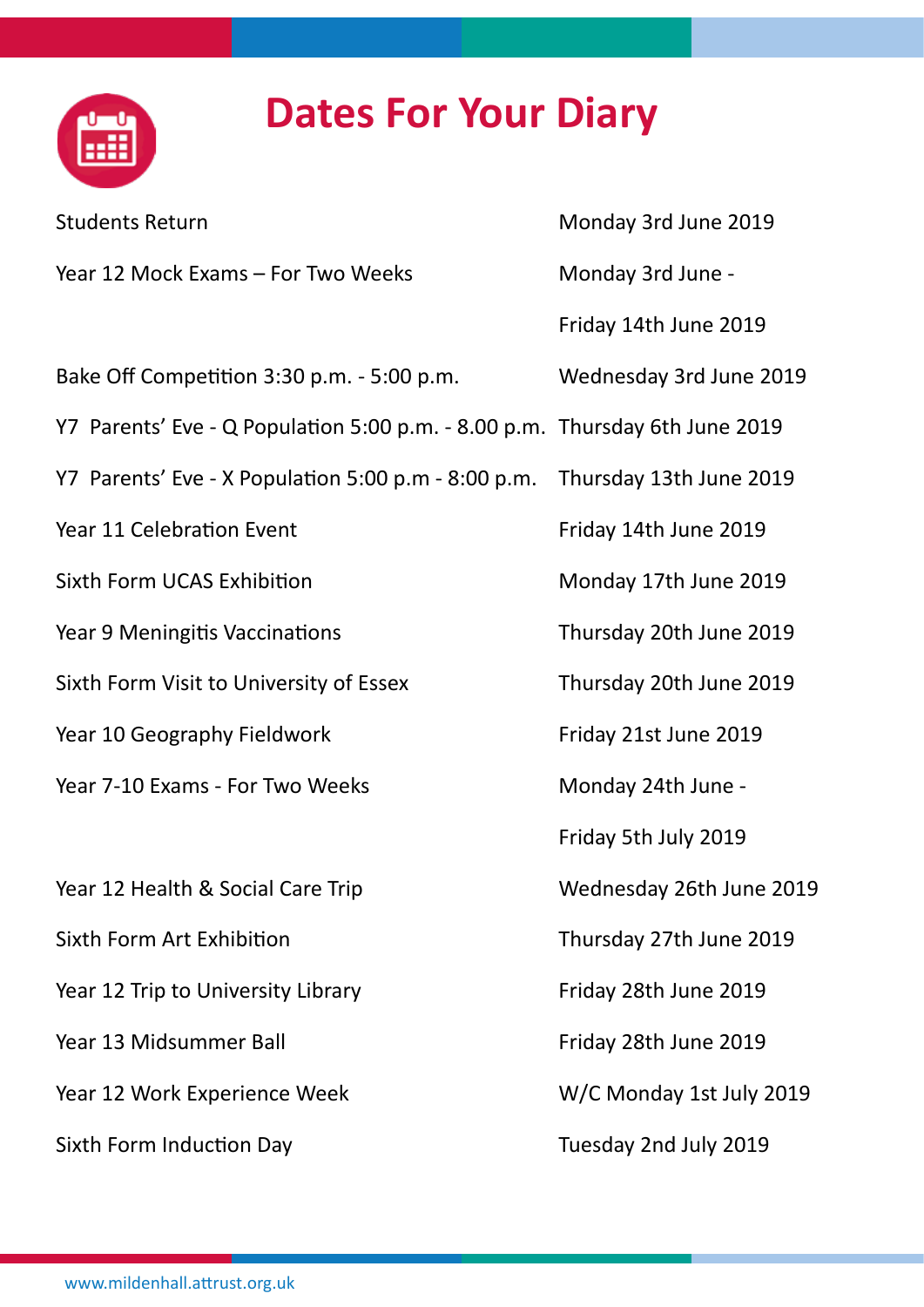## **Dates For Your Diary**



Meet The Tutor Evening 5:00 p.m.  $-8:00$  p.m. Thursday 4th July 2019

- Year 7 and 8 Music Showcase Concert 7:00 p.m. Tuesday 9th July 2019
- Year 9, 10, 12 Dance Show 7:00 p.m. Wednesday 10th July 2019

Year 8 AG&T 'Crime Day' at MCA6 Monday 15th July 2019

Summer Music Extravaganza Concert 7:00 p.m. Tuesday 16th July 2019

Year 6 in to 7 Induction Day One Wednesday 17th July 2019

Year 6 in to 7 Induction Day Two Thursday 18th July 2019

- 
- Year 10 History Battlefields trip Tuesday 23rd -

OPEN

- Year 11 Prom Friday 5th July 2019
	-
	-
	-
	-
	-
	-
- Year 7 STEM Day **Friday 19th July 2019**
- Sports Day This Week W/C Monday 22nd July 2019
	-
	- Wednesday 24th July 2019
- Last Day of Term Wednesday 24th July 2019

**THERE WILL BE A UNIFORM SHOP HELD AT MCA on TUESDAY 20th AUGUST 11:00 a.m. - 2:00 p.m.**

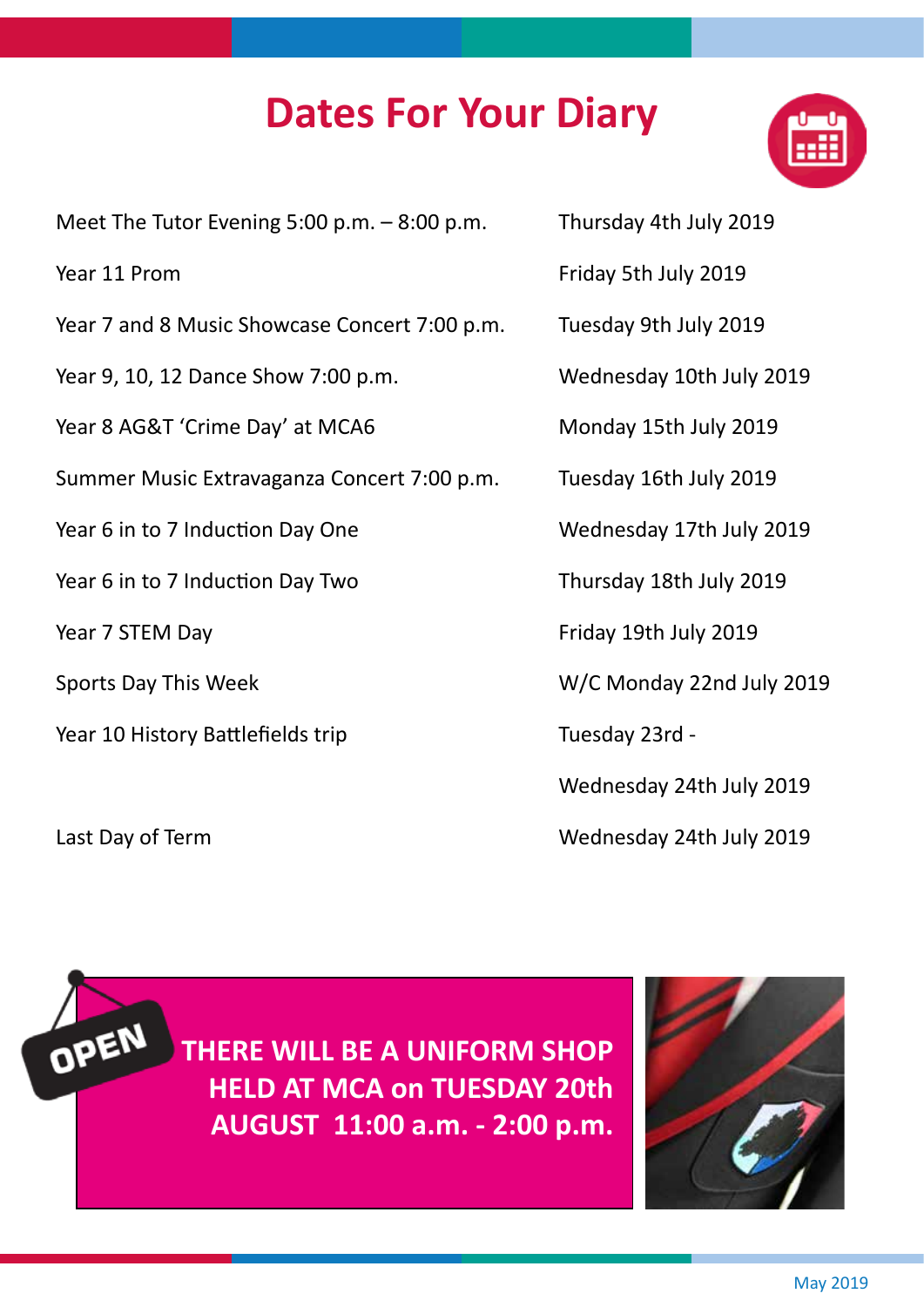#### Dear Parents and Carers

GCSEs and A-levels have now started in earnest and I know that you will be doing all you can to support your children through this stressful and difficult period. Simple things such as giving your child a good breakfast before an exam and ensuring there is a quiet space to revise in when they are at home (this could be in your home or even in a grandparents or relative's house) go a long way to helping them succeed. Sometimes an exam goes badly and it is at these times when you need to ask how your child is feeling and offer reassurance that their future DOES NOT depend solely on the outcome of one exam. If you think your child is really struggling with exam stress please let us know as there are many things we can do to help.



This term students and teachers from Spain and Switzerland have visited us. They have spent time getting to know what an English school is like. It has been a valuable experience for both the visiting students and our host students and they have learned more about each other's culture.

I would like to use this opportunity to check that all parents whose children need to travel to MCA by school transport next year have opted-in. The deadline to do this by is 31st May 2019. If you do not 'opt-in' Suffolk County Passenger Transport will not provide a seat for your child on the bus. You can register at: **www.suffolkonboard.com/optin**

The building works are gathering pace but the contractor, R G Carter, has been asked to observe a 'quiet period' between 13th May and 25th June so that they do not disturb the exams taking place at the Sixth Form site.

Parents of Year 6 – Make sure you put these dates in your diary:

Thursday 4th July is Meet the Tutor Evening. You will receive a letter inviting you to a particular time slot lasting half an hour when you will have an individual meeting with your child's new form tutor. This is an important evening as we also give you details of the arrangements for the induction days.

Wednesday 17th and Thursday 18th July – Year 6 in to 7 induction days. Your children will be spending two days at MCA to get to know their new secondary school. We can't wait to meet your children again and spend some quality time with them.

Yours sincerely

 $864$ 

Mrs S Byles Principal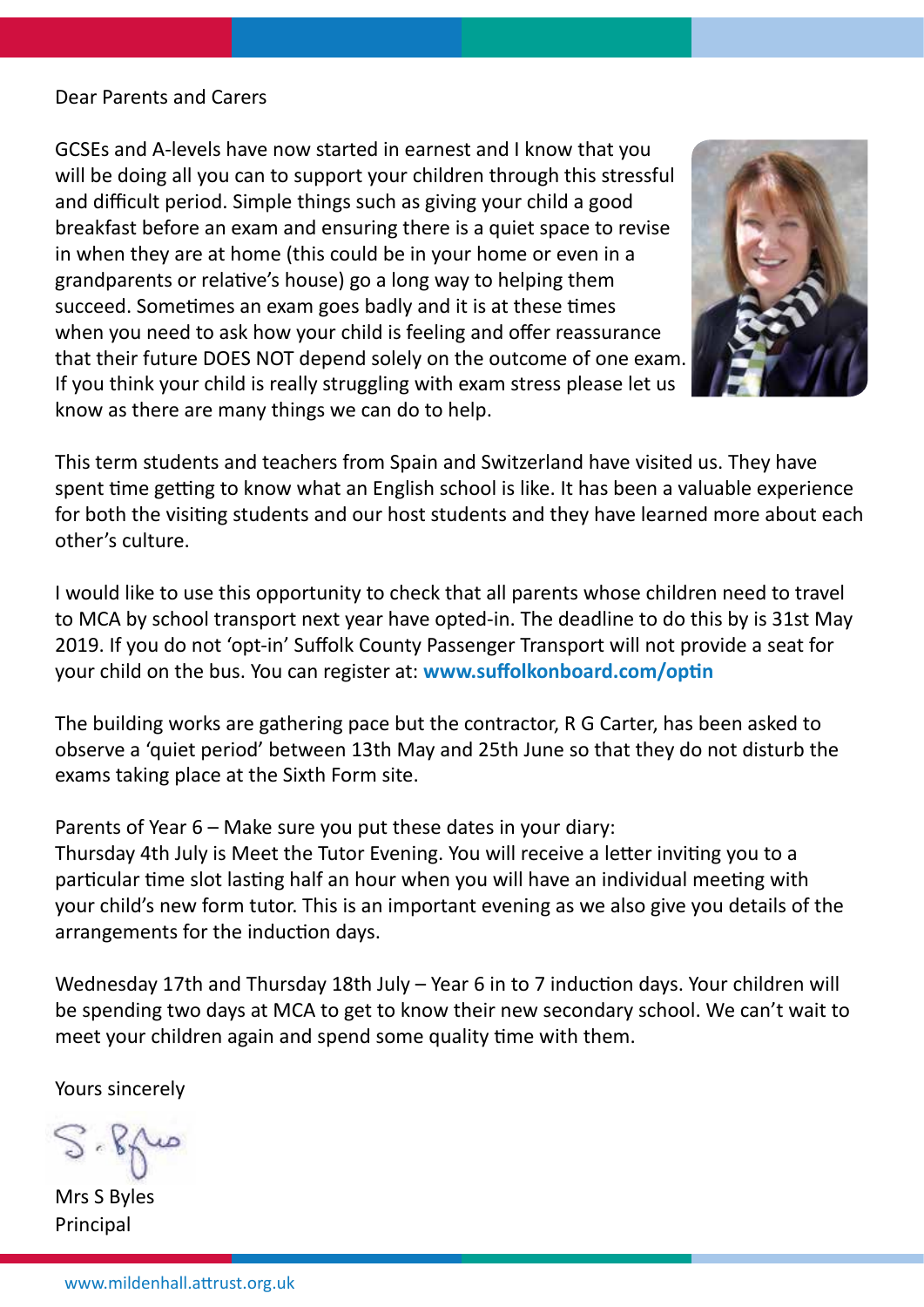### **NEWS - ATTENDANCE PROMOTION**



As you may be aware we ran an attendance promotion during the second half of the Spring term. Because the half term was only 30 school days long we decided to award five lucky winners with a £30 Amazon voucher.

To be in with a chance of winning, students had to attend all 30 days of the half term.

There was one winner drawn from each House and one extra winner for the House with the most 30 day attendees.

During the course of the half term the figures fluctuated as the Houses fought for the lead spot. At the end of the promotion Austen came out as the overall winners with the greatest

number of 100% attendees awarding Miss Muttock with a giant Easter egg for her inspirational leadership of Austen House.

The five lucky winners were:

Connor Cobbold, Archie Fairhead-Andrews, Billy Williamson, Daniel West and Emily Cox.

Well done to all, and look out for future attendance promotions!

*Mr D Barrett* Attendance Leader

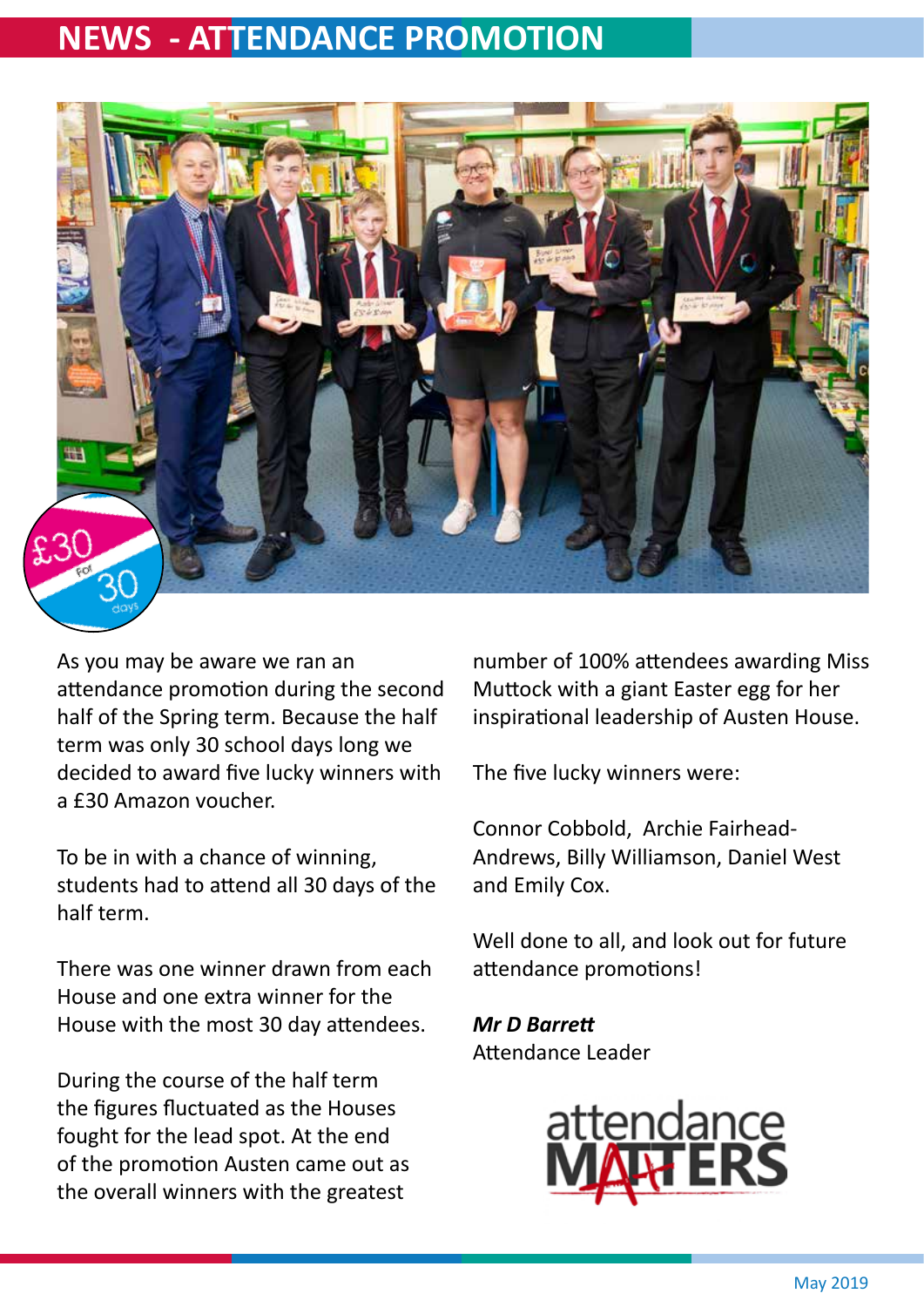### **NEWS**

### **Charity Update**

As part of our charity support this year we raised money for Red Nose Day at the end of March 2019. This included Tutor Groups bringing in loose change, a cake sale and a 'Red Nose Day T-Shirt' treasure hunt which was won by Year 8 student Callum Cambridge.

Hayden Sanders, Jack Chisholm , Molly Mathers and Esme Riser.

Overall we raised **£167.84** and we will continue to raise more money over the rest of the year.

Our 'local' charity as chosen by the students and staff of MCA this year is Duchenne UK. This was chosen in memory of former MCA student, Taylor Bewick.

Our first part of fundraising included a huge Easter Egg Raffle. Thank you to everyone who donated prizes and everyone who purchased a 20p raffle ticket. Forty prizes were given out in total with the 'big' prize winners being:



Easter 'Big Prize' Raffle Winners

#### **Young Careers Coffee Morning**

On Wednesday 8th May 2019 we held a tea, coffee and cake morning in Room 34 in order to raise money in support of our young carers.

On behalf of the Young Carers we would like to say a big thank you to all of you who supported the morning. We have raised **£57** so far.

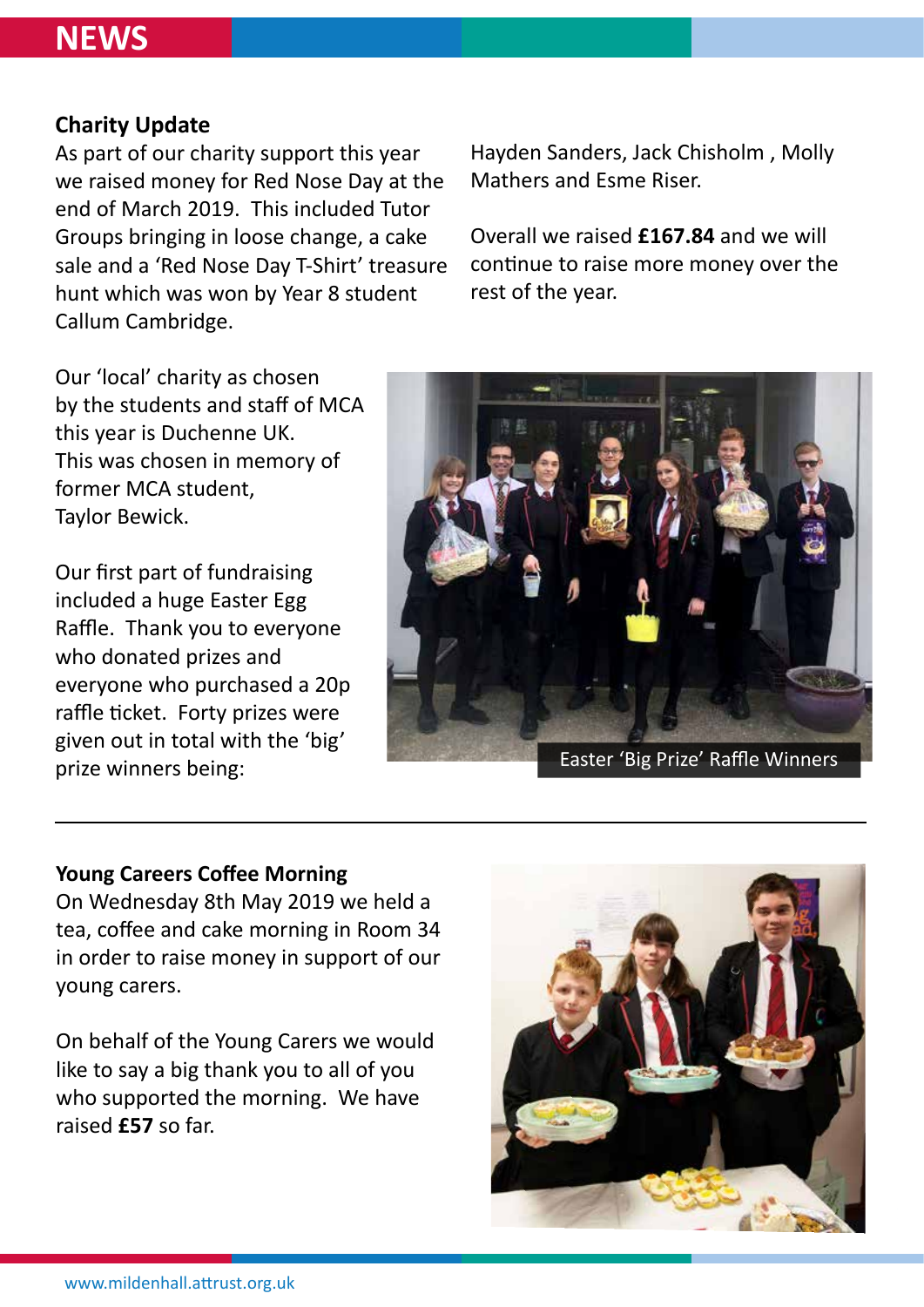### **NEWS - WATER SAFETY**

As the weather warms up and the summer holidays approach I would just like to take a moment to remind you of the dangers of water, known as the 'fatal five'. Being by the water can be a great way to spend your days but please be mindful and stay safe!

### **The Dangers of inland Waters: The Fatal Five**

### **1. Cold Water Shock**

This creates a physical response within the body which can cause limbs to become numb, which makes it very difficult to swim.



#### **2. Under the Water Surface**

Hazards such as branches or even shopping trolleys could cause entrapment. Weed can wrap around legs or feet and eventually cause drowning.

### **3. Currents or Water Conditions**

Floods and unknown depths can be hazardous to swimmers. Submerged man hole covers can be raised by the pressure of water, leaving the man hole exposed.

### **4. Alcohol Consumption**

Avoid alcohol when swimming.

### **5. Swimming Competency**

There is a vast difference between the calm waters of swimming pools compared with strong currents of rivers. Strong swimmers can encounter problems caused by strong under currents.

May I take this opportunity to wish everyone a happy and safe summer holiday.

### *Andrew Sheldrick*

School Fire Liaison Officer

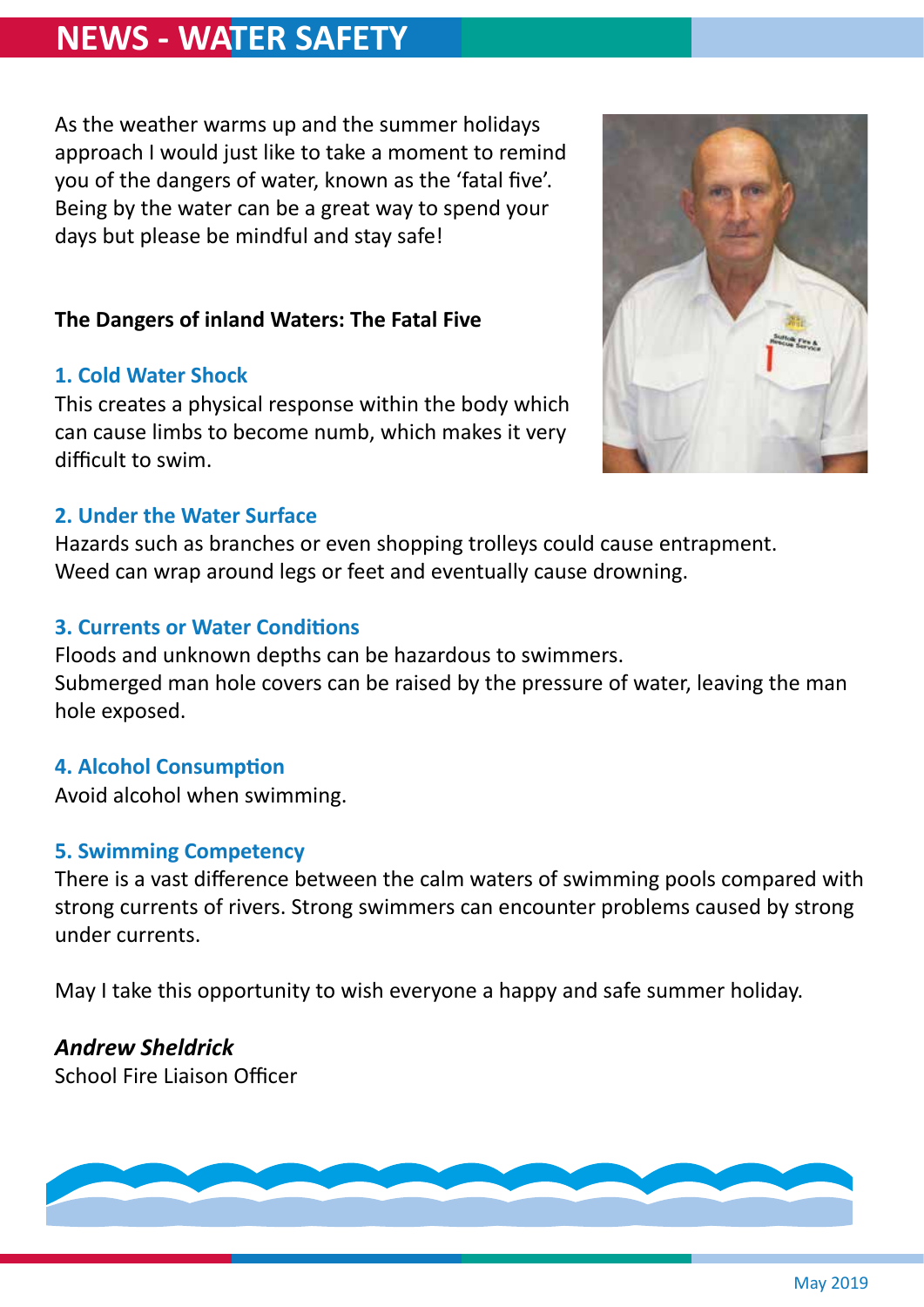### **NEWS - ALUMNI**



My name is Alex Bryant and I am a former student of Mildenhall College Academy where I attended from 2005 - 2006. I started my career in the entertainment industry through my work in social media, graphic design and production at American television shows and networks such as: CBS, Oprah Winfrey Network, Entertainment Tonight, Bravo, Canada's CTV, Billboard Music Awards, Grammys and the Daytime Emmy Awards.

If I had advice to share to current students, I would encourage them to keep a strong work ethic, be willing to learn beyond academics, show empathy to one another and help others through any hardship and finally not to be afraid to ask for help. When I was in primary and secondary school I faced multiple obstacles, however, I was empowered to work towards being the best version of myself by surrounding myself with people who were there to genuinely support me during my pitfalls and triumphs.

Since MCA have had some humbling experiences including: being invited to the Deiu Ngu Temple grand opening by the Dalai Lama in Westminster, California,

receiving a full-ride scholarship from General Motors, having artwork with the Nelson Mandela Foundation, featuring on Hallmark Channel and helping to raise \$1.3 million with Oprah Winfrey for a food pantry near Dallas, Texas.

Since moving to Austin, Texas, in January I recently opened for former first lady Michelle Obama for her 'Becoming' book tour in front of 17,000 people, I was invited to attend the inaugural Indy Car Classic race at the Circuit of the Americas, and was just named one of Black Enterprise's 2019 "100 Men of Distinction" honorees. The real intention behind what I have shared is to ensure that anyone who reads this can also believe that they too can have amazing experiences in their own life.



*If you are a former student and would like to stay in touch and give back to your old school, you can sign up at:*

**networks.futurefirst.org.uk/formerstudent/mca**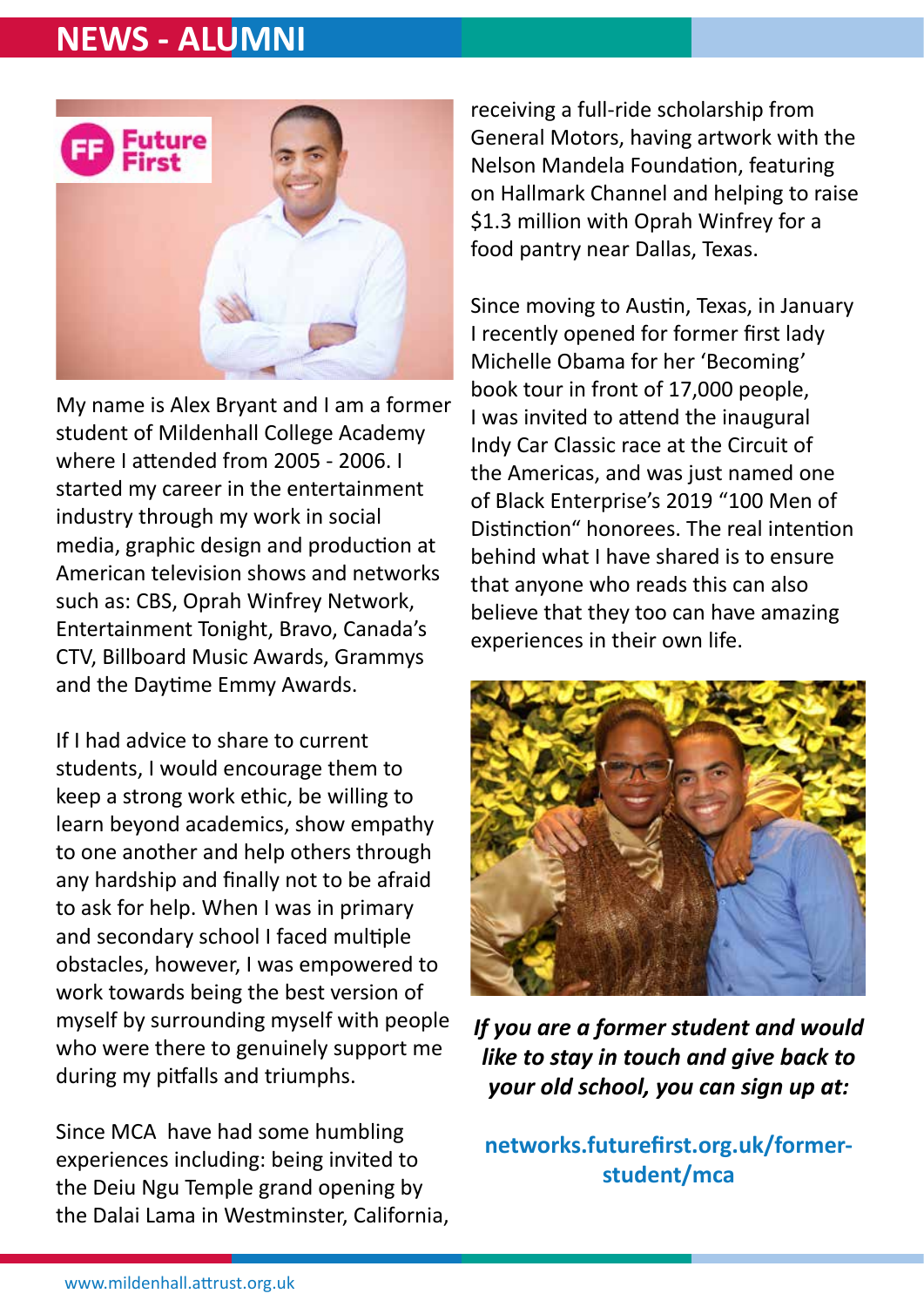### **NEWS - OVERSEAS VISITORS**



On Friday 29th March 2019 we welcomed twenty five students from Spain into the academy for half a day to showcase our learning environment. The visit, organised by the British Language School, allowed the visitors to shadow our students for the day which culminated in a topical quiz with mixed teams made up of both MCA students and our visitors.

On Wednesday 8th May 2019 we welcomed twenty nine Swiss German visitors and on Thursday 9th and Friday 10th May 2019 we were joined by a further twenty five visitors from Spain.

These visits provide an invaluable experience for our students and gives them the opportunity to build some new European friendships!





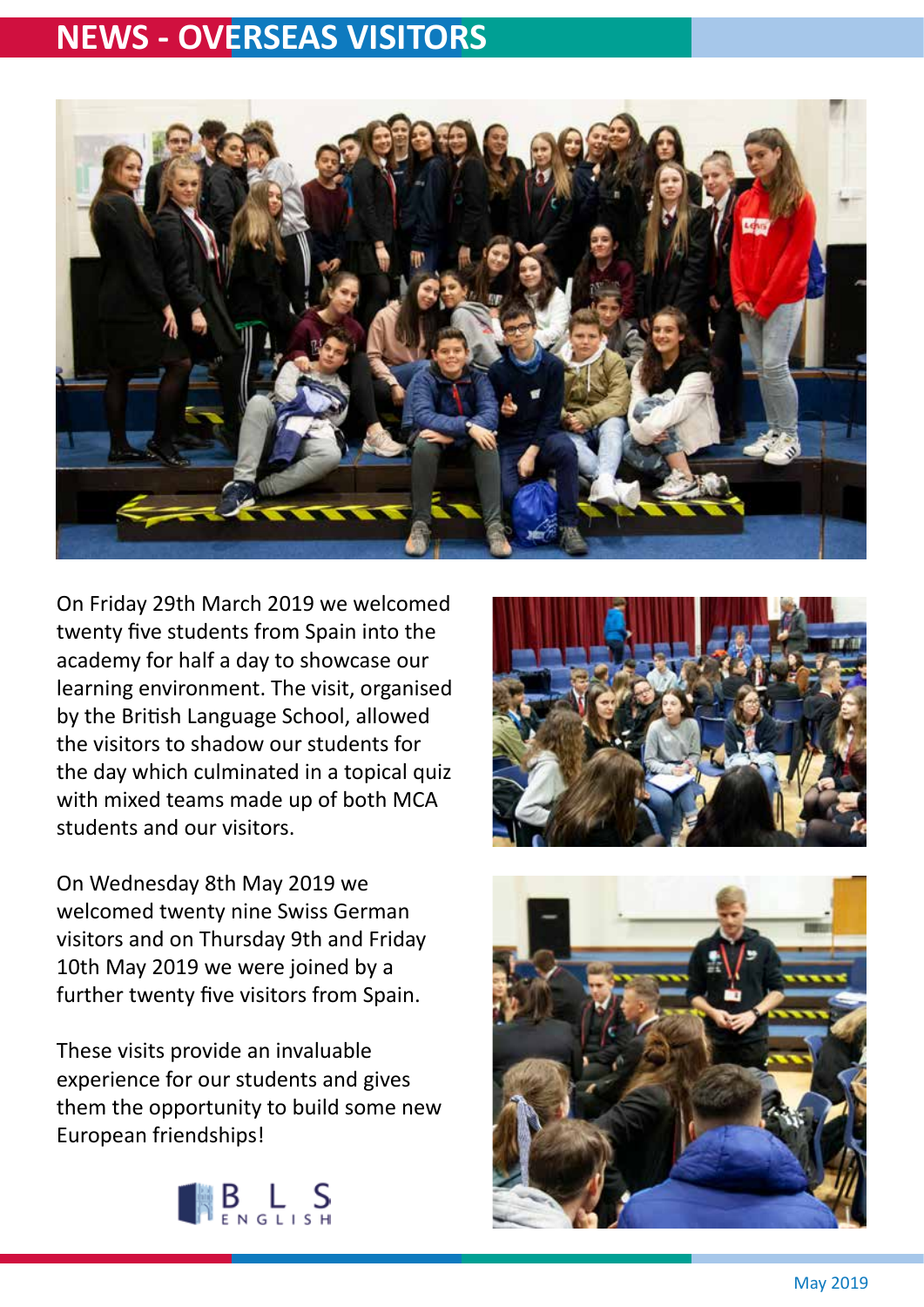### **NEWS - SIXTH FORM**

### **Lessons From Aushwitz**



Recently, two A-Level history students, Hana Harvey-Crysell and Luca Chadwick, were selected to attend a series of three visits organised by the Holocaust Educational Trust as part of the 'Lessons from Auschwitz' scheme.

The scheme is a four-part course entailing an orientation and follow up seminar and a trip to three Holocaust related sites in Poland. The trip to Poland took place on the 7th March as Miss Harris, Hana and Luca flew from Stansted in the early morning to arrive at Krakow airport for around 10 a.m. to begin their tour. The first point of call was a seemingly normal Polish town called Oswiecim where the locals were going about their business as they would any other day and as anyone back home would.

Perhaps the town suddenly gains a less 'normal' image, however, when referred to by its German name: Auschwitz. This was indeed one of many towns which had been destroyed and succumbed to Nazi rule during the early stages of the Second World War. Not much can be said for this town other than for how normal it seemed which is extremely crucial when it comes to humanising those who were

victims of the Holocaust. If you were to walk around this typical Eastern-European town without an idea of its name it is unlikely you would even consider what its story could be.

Soon after, we made the short trip to Auschwitz I – the first of two concentration and death camps used by the Nazis in this area. This camp was configured from what was once a Polish Army barracks and was used to hold all prisoners for the early stages of the Holocaust. Auschwitz I soon become too small for what was becoming a horrifyingly huge scale operation and the camp became predominantly for non-Jewish prisoners. This consisted of political prisoners such as communists, Polish resistance, homosexuals, gypsies as well as people from other ethnic and religious minorities. The camp was also used to house prisoners of war, who were kept separately to ensure that they were treated as per the Geneva convention – arguably irrelevant when the camp's main objective is considered! Visiting this site was unusual to say the least. To think we were walking around buildings and on ground where so many forgotten victims had walked was harrowing.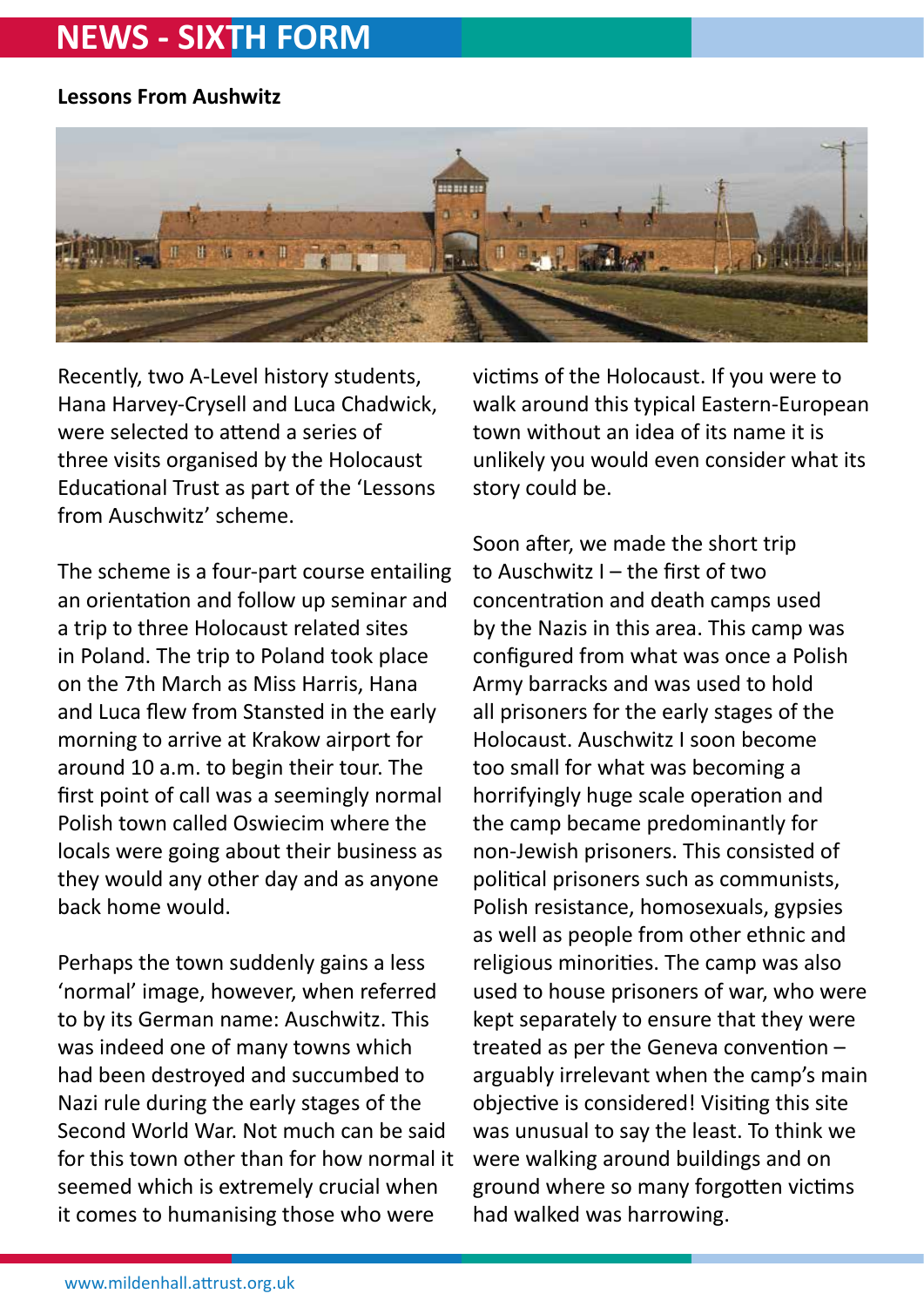### **NEWS - SIXTH FORM**

For the first time, the holocaust ceased to be a story, but a reality; seeing people's belongings, shoes, cases and their possessions seems trivial but to think that every item you see represented a lost story is saddening.

Finally, we arrived at probably the most well-known site of the Holocaust: Auschwitz-Birkenau. Walking through the gates is something that can only be done in silence. This was not just a prison for innocent people. This was the place that they would die. This site was constructed to operate alongside Auschwitz I, and was where most Jewish prisoners were deported to and filtered. Perhaps the most disturbing thought of the day being that to its staff, this place was a success and every single life that was signed away as it entered the gates was a job completed. The harsh conditions were visible, and even in the bright Polish sun the camp remained dark. After much discussion and exploration, it slowly started to sink in where we were and what we were doing. Visiting this site was the final confirmation (if any at all was needed) of the reality of the Holocaust. Both victims and perpetrators' stories were everywhere you looked yet remained untold. It was fascinating.

At the sun set, modern Jewish groups sung, and candles were lit causing hairs to raise. Our visit was over, but Auschwitz remains. The horrors and facts will never disappear, and it is important that we remember.

We hope to run a follow-up assembly and project to promote holocaust remembrance.

#### *Luca Chadwick, Year 12*





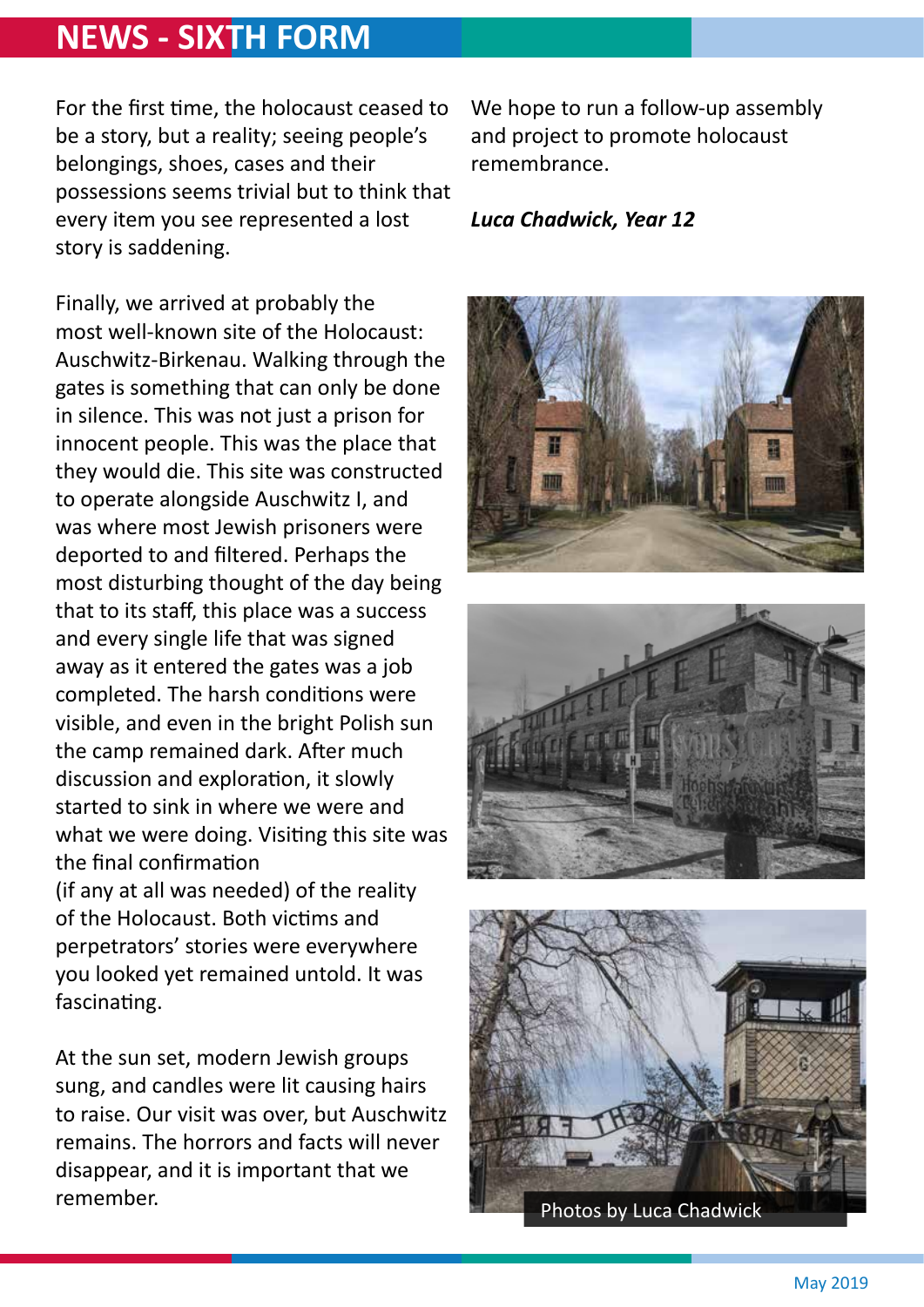### **NEWS - TRANSPORT**

### **STUDENTS TRAVELLING FROM BRANDON BY BUS**

The academy administers the transport from Brandon, not Suffolk Passenger Transport, therefore you need to apply to us for your pass. You should by now have received a letter and application form from us. If you have not received your copy please contact Mrs Tuffs in the academy Finance Office. During the Summer break a letter will be sent notifying you of the route allocated together with your bus pass.

### **STUDENTS TRAVELLING FROM LAKENHEATH**

Current Year 6 students joining us in September 2019, who live in Lakenheath and who are no longer eligible for free transport provided by Suffolk Passenger Transport can apply to Mildenhall College Academy instead. You should by now have received a letter and application form from us. If you have not received your copy please contact Mrs Tuffs in the academy Finance Office. During the Summer break a letter will be sent notifying you of the route allocated together with your bus pass.

### **FOR ALL OTHER STUDENTS TRAVELLING BY BUS**

Suffolk County Passenger Transport have changed their policy regarding transporting students to schools within Suffolk. Passenger Transport now require students to "opt-in" and the deadline is the 31st of May 2019. From September only students who "opted-in" will be issued with a pass and be allowed to travel by bus to the academy. If a student is unable to show a valid pass then they will be unable to travel. It is vital that you ensure you have received your pass by the 16th of August.

For further information regarding school travel, including checking application status or if you believe you are entitled, but missed the deadline, then please contact Passenger Transport on 0345 606 6171 or visit **www.suffolkonboard.com** 

Year 6 students who are eligible for a free pass in September will be issued with a bus pass for the inductions days.

**Suffolk County Council Passenger Transport 0345 606 6173**



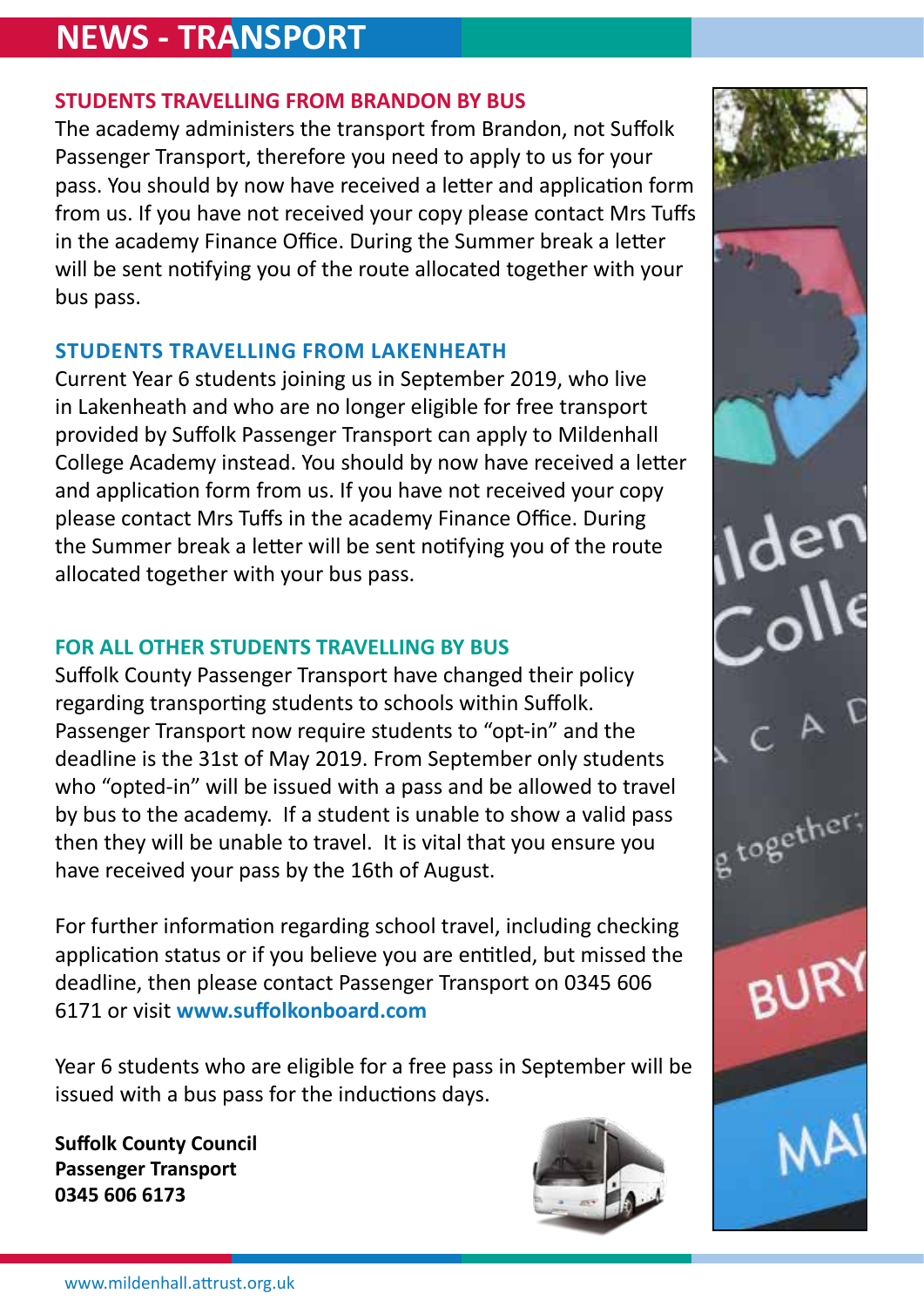### **NEWS**

#### **Banham Zoo Trip**



On Thursday 4th April 2019 Mr Collier, Mrs Wetton and Mrs Abeyasekere accompanied a group of fifty Year 7 students to Banham Zoo in Norfolk. The trip was organised as part of the key stage three Science course to demonstrate biology in the real world and how ecology and animal adaptations are of vital importance.

The students enjoyed the opportunity of finding out more about how animals are classified into different groups through a discovery session at the Education Centre. There was also the chance to handle cockroaches, giant snails and a snake.

After a well-earned lunch the rest of the afternoon was spent exploring and finding out more about the animals in the main part of the zoo. For example, did you know that giraffes regurgitate their food; chewing it partially before swallowing, then bringing it back up again to chew some more before swallowing again. We also saw penguins, monkeys, baboons, a tiger, cranes, leopards, flamingos, red pandas (Mrs Byles' favourite animal!) and many more.

The highlight of the afternoon for many of the students was visiting the birds of prey and having the birds flying amongst them. The birds on display were an American Bald Eagle, a falcon and several vultures. They were amazing. Unfortunately, the time disappeared very quickly at Banham and we had to depart for home. It was a great day!

#### *Mr Collier, Science Faculty*

#### **MCA6 Gig Night**

I thoroughly enjoyed the MCA<sup>6</sup> Gig Night which was held on Wednesday 27th March 2019. I even recognised some of the Naughties tunes!

The Year 12 and 13 students all gave excellent performances and the show was well organised and ran smoothly meaning there was minimal waiting for the next act. The

students were obviously enjoying themselves and helped each other out which was great to see.

All the acts were tremendous - but I did enjoy two Year 12 performances best of all. Well done to Daisy who organised it all, the refreshment team and our two talented music teachers who encourage our students so much to reach their potential.

#### *Ms Cooper*

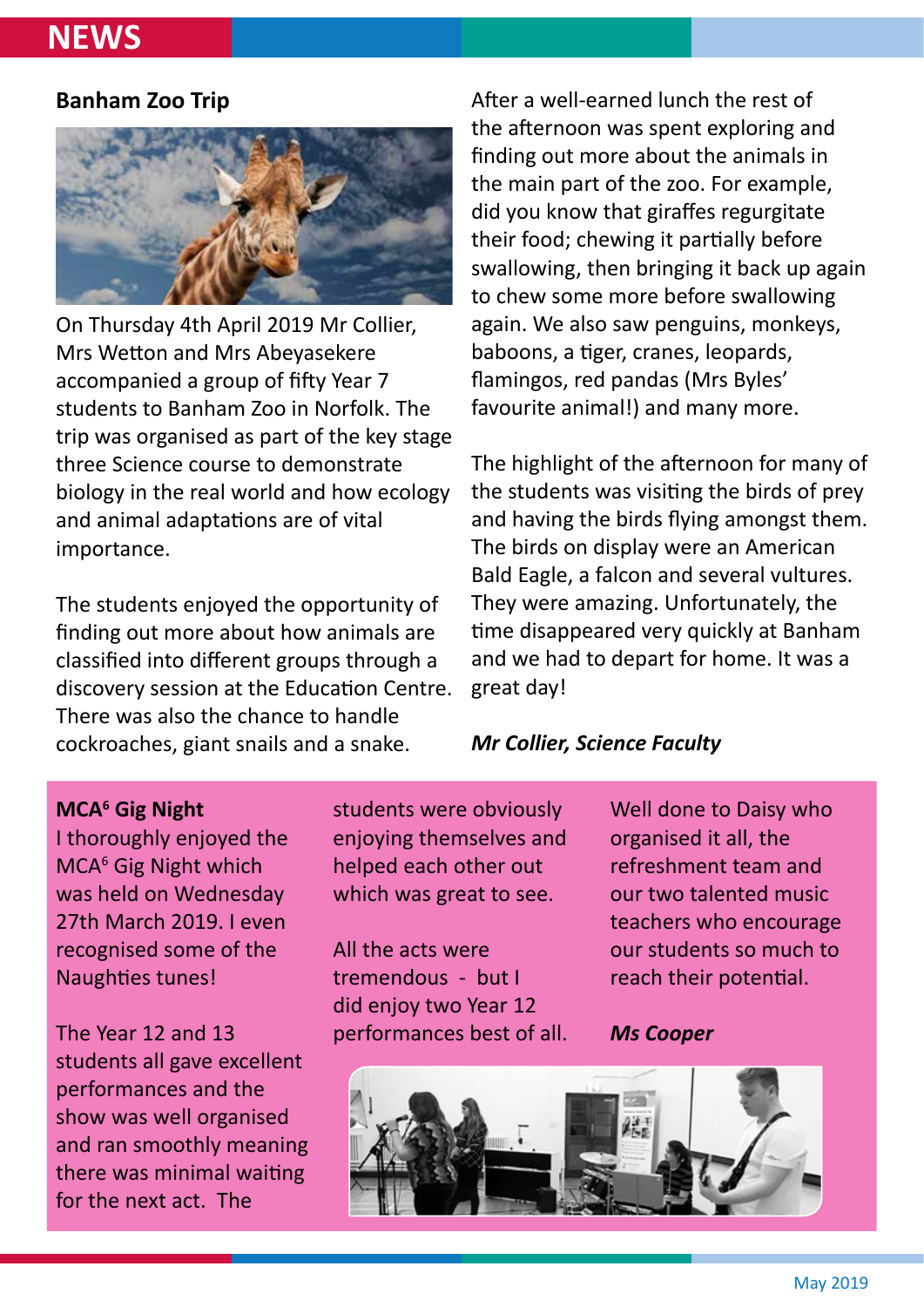### **NEWS**

#### **Drama News**

Students have been busy rehearsing in preparation for their upcoming Drama Festival. Year 7 and 8 students will perform extracts from work that they have created over the course of the academic year which range from silent movie sketches inspired by Charlie Chaplin to extracts of scripts that have been developed and rehearsed. Year 9 GCSE students have been creating their own performances and are now preparing to perform these for the first time to an audience, so there is lots of excitement in the air!

After Year 11s examined performance in February, 11O3 have been working hard revising and preparing for their written GCSE examination. Revision snakes and ladders and Blood Brothers jenga have led to some fantastic and very competitive

### **Journalist Visits English Lessons**

Year 10 English students welcomed the visit of journalist and ethics expert Chris Elliott last month. Mr Elliott spoke about his career in newspaper journalism, when he worked for publications such as The Times and The Guardian and gave students an insight into some of the ethical issues journalists have to consider when investigating and publishing news stories.

Students had the opportunity to ask questions and find out more about careers in journalism and how the internet has drastically changed the way that people access the news.

revision taking place. Good luck for your final exam Year 11!

It has been an extremely busy half term for the BTEC Performing Arts students!

The term started with Year 12 performing their devised workshop performance to the Year 9 GCSE class. The performance was a huge success and was followed by a question and answer session between the audience and performers. Year 9 showed fantastic creativity by giving the BTEC students feedback. The performances followed the life of a character who became so engrossed by the world of fiction that they lost their grip on the real world. The show featured a fusion of dance and drama which went down very well with the audience.

### *Miss R Finbow, Subject Leader for Drama*

MCA student Jade Scott said she thoroughly enjoyed the activities and hearing about Mr Elliott's personal insight into the ethics of journalism.



Jade was clearly struck by the complexity of the decision making process involved in some news stories.

We are extremely grateful to Chris Elliott for visiting us and sharing his experience and expertise.

*Mr Mottershead and Jade Scott, Year 10*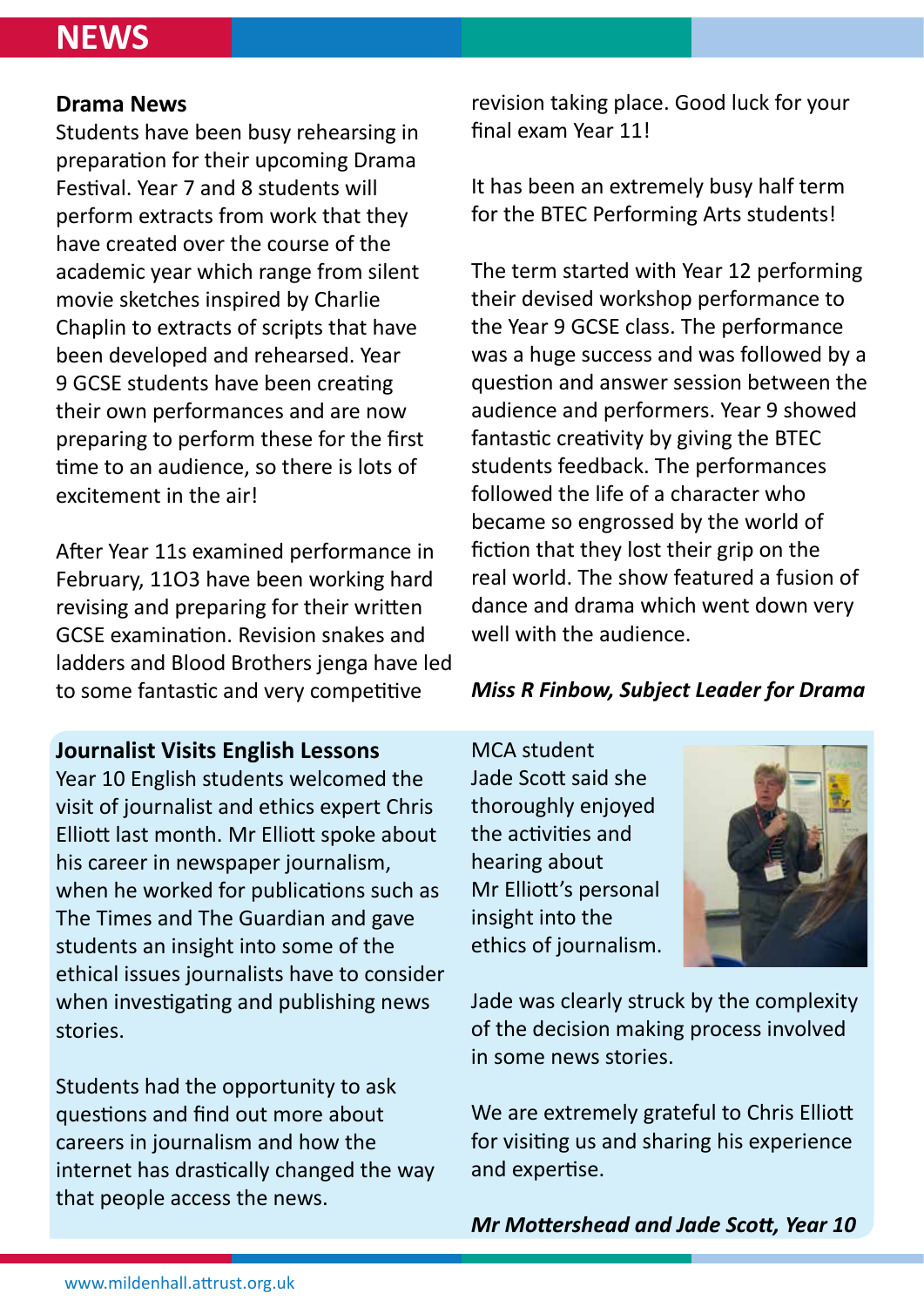### **NEWS - SPORT**

### **Marathon**

During the Easter holidays Mrs Betts, our Assistant Faculty Leader for Humanities, took part in the 123rd Boston Marathon. This is the oldest and most prestigious marathon in the world, and competitors have to provide a qualifying time to enter. The crowds, unpredictable weather and rolling hills ending with the infamous Heartbreak Hill at mile twenty make it one of the toughest, but most legendary marathon major courses to race.

The course starts 26.2 miles outside of Boston, Massachusetts. so you have to get a coach to get there. Mrs Betts said "When I walked to the coach, there was torrential rain. By the time I finished the race it was 95% humidity, and 22 degrees. I completely underestimated the hills and although I ran sensibly by the time I reached Heartbreak Hill my legs were sore and cramping up due to the heat. I completed the race in 3:33. It was an incredible experience and one day I will go back and be ready for those hills!"

Boston Marathon was just the warm-up, however, for London Marathon 13 days later! Mrs Betts had qualified to start in the Championship start for this race,

### **Netball**

The Year 9 Girls Netball Team (pictured right) recently beat Thurston Community College and Stowmarket High School to become the Western Area Champions.

The girls played remarkably well and we are very proud of their fantastic achievement!

which meant that she was warming up in the same area as Mo Farah and the world-record holder Eliud Kipchoge!

"This was very exciting and nervewracking. My legs were still sore from Boston, and everyone else on that start line looked a lot faster than me. However, I was motivated to try and get a personal best so I took a risk, and started at a decent pace. This was a mistake. By mile 18 all of the fatigue from Boston reappeared. I had to dig deep to keep moving at all and the new goal was just to finish. The crowds were amazing, and pushed me to the finish line at Buckingham Palace in 3:34. This time qualifies me for Good For Age so I will be back next year. This time I will not enter two marathons so close together!" Said Mrs Betts.